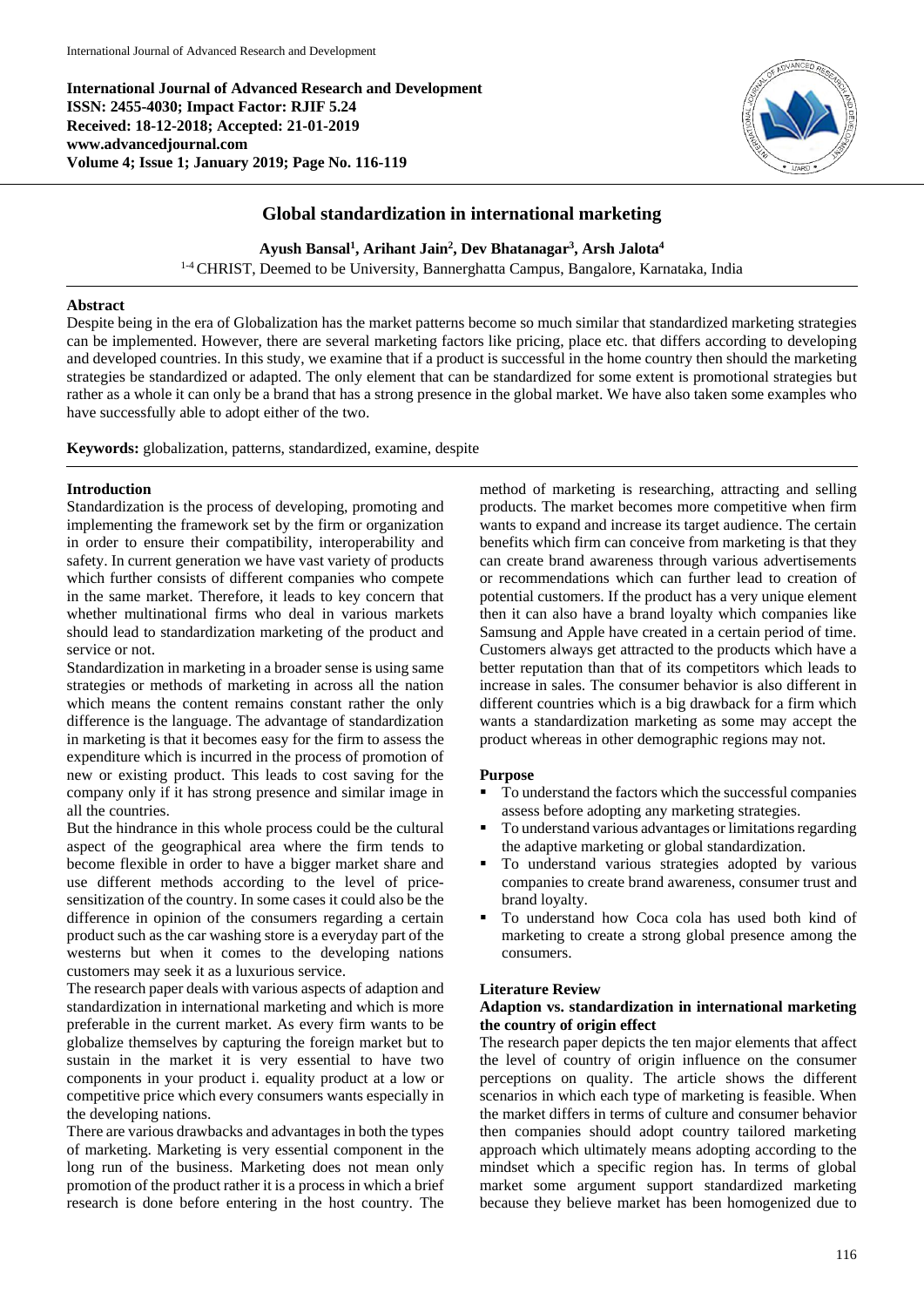reduction in the trade barriers between certain countries due to various trade agreements as well as development in overall technological factors. It also mentioned how Internationalization Factors Model has helped the marketers in assessing the level of integration.

## **Part standardization**

In this article Mr. Anderson explains the approach of zerobased standardization and its benefits. Basically, standardization is a process of making all the parts for manufacturing standard i.e. same.

By removing different customized parts from all the factories and trading them with standard parts making all the production standardized. This will create a similar type of product throughout the world.

Standardization promote cost saving as it offers purchasing leverage, lowers material overhead, spontaneous resupply possible. As large scale of operation is magnified. Apart from part standardization there are other tools, feature, raw material, and process standardization.

Standardization offers flexibility, increase resource utilization, and simplify supply chain as raw materials are the same.

# **Standardized VS Localized Strategy: The Role of Cultural Patterns in Society on Consumption and Market Research**

There has long been an argument between globalization and localization. The argument is about which strategy is better in a generation where globalization is currently taking progress. There are various statement which supports globalization by believing that well established organizations have to move from customization to standardization of the product whereas other researchers have different perspective regarding the diversity that the product may fail if they don't customize according to the majority of that geography. Localization basically is an localizing the different aspect of the product as there are different macro-economical factors in different geographies. Consumers in different countries have differences like language, rules and regulations which can lead to conflict if the companies only follow globalization policies. The article specifies the differences in consumption preferences and patterns. The article concludes by creating a successful global marketing strategy which must include some standard as well as customized components in the marketing mix of the product or service.

## S**tandardization & adaptation of international marketing mix activities**

The article specifies on different international marketing mix for the firm to survive and prosper in the global market. The difference in domestic and international marketing is discussed. The basic difference arises from the factors that the marketers have to deal with. International marketing requires understanding the people, culture, environment of the different countries where the company operates rather than just the domestic surroundings. This entire process becomes quite complex and needs to be carried out carefully. These factors make understanding the international marketing mix even more important. Different authors have defined international marketing in different ways and the definition has evolved over time. Some authors have talked about the three comparative determinants for understanding of international marketing practices by firms being,

comparative description, comparative explanations and comparative prescriptions. International marketing mix includes the analysis of markets, the planning to create products for them and all aspects relating to understanding and creating a customer base. To study in depth, the furniture sector was studied through purposive sampling technique. The managers in the researched firms said that analysis plays a very important part in marketing.

# **Product Standardization**

## **Understandings and Reasoning of different types of marketing**

There are many challenges in relation to expansion of firm in international markets as we have seen many multinational firms making costly errors in a new market setup due to lack of understanding where standardized marketing or adaptive marketing works. They both have different purpose in targeting market such as standardized marketing means a common global strategy whereas adaptive marketing means customization of the product by understanding how competitors survived in the target market. After analyzing the market data either of the two approach will be implemented.

# **Adaptive marketing**

Adaptive marketing is an approach in which the firm actively participates the consumer's interest of a particular geography. It adapts to the marketing mix of the target market. They all data is based on the research data which they collect before into the potential market in which the firm wants to operate. It helps in satisfying the consumer needs. Thus, consumer can connect better with the brand. It helps in improving the brand experience of the consumer and strengthens the consumer loyalty towards the brand.

Coca Cola is the best example for Adaptive marketing. They created Coca Cola Freestyle which is data driven machine which allowed the consumers to mix different flavors from more than 200 coca cola products and create their mock tails. Thus helped the company in better understanding the market as the vending machine tracked the most popular flavor among the consumers. After which Coca cola introduced new products in the market with various vitamins and flavors that were according to the preferences of the consumers.

## **Advantages of the Adaptive Marketing**

- **Consumers Trust:** The consumer prefers to share their personal data to the companies who provide the product or services according to the needs of the consumer. The most important part of company agenda is to create consumers trust.
- **Transparenc**y**:** After collecting the consumer data the brand provides consumers with information about how they assess the consumer preferences. If the brand is able to achieve the transparency among the consumers then they can achieve brand loyalty.
- **Information:** The consumer data can be used for many application for a business which is in the growth stage, adaptive market target both actual as well as potential customer after assessing the information they collected the preferences of the consumer.
- **Stronger Identity:** By implementing the adaptive marketing the brands have a potential to create a strong market share. The capacity to constantly change and adopting according to the needs of the consumer brings more value to the brand's identity.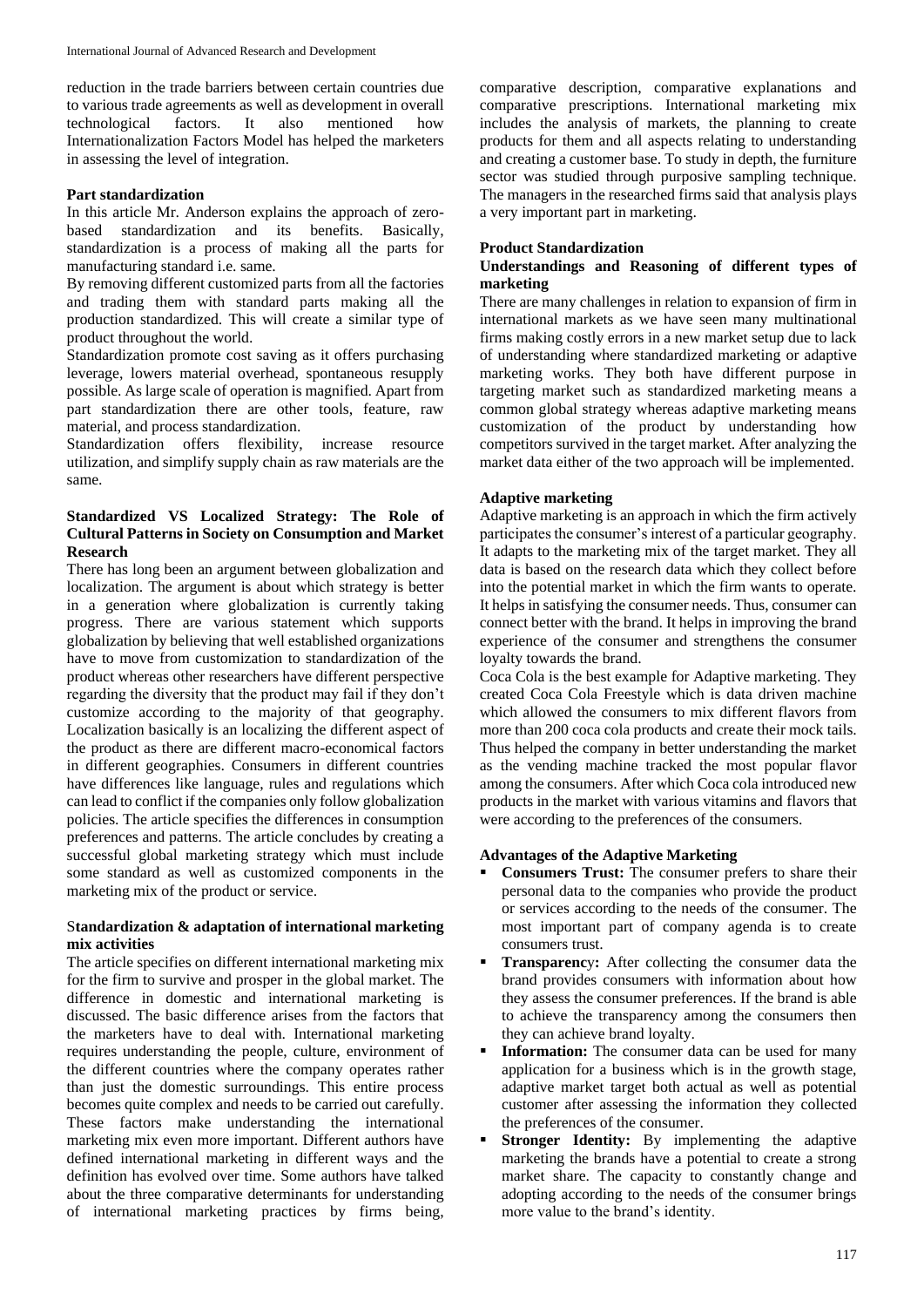

*Sources***:** https://www.google. com/ search? Rlz =1C1CHB F\_ en IN810IN810&biw=1536&bih=723&tbm=isch&sa=1&ei=gl5dXK FOIns8AXSraW4Bw&q=standardization+of+products&oq=standa rdization+of+products&gs\_l=img.3..0i24l6.1399257.1401615. 1401754...0.0..0.210.1468.0j9j1......0....1. gws- wiz- img.......0j 0i5i 30.Ie9Ul1UNF4M#imgdii=c6w Sopp1pnNcCM:&imgrc= Gve

**Fig 1**

#### **Disadvantages of Adaptive Marketing**

WVRn4zxFbSM:

- **High cost:** Before entering into the market the company spends a huge amount of money on the research work. Research work is generally for understanding the consumer preferences and taste.
- **Time consuming:** A perfect research is very time consuming which sometimes provides other competitors to capture the market share which the firm could have done if they would have entered the market earlier.
- **Difficulty to know what the consumer want:** In some countries consumers are quite hesitant to provide their preferences. Thus makes it difficult for the companies to understand the market trend**.**

### **Global Standardization**

Global Standardization is type of marketing in which the uses the same marketing strategy which it uses in other countries. It is very much feasible when the product or service has a similar demand globally.

Coca Cola is the best example for Global standardization as they approach international markets with standard brands, packaging, positioning and distribution.

Nike is also the best example of Global standardization as they been able to evolve themselves globally through selection of International sponsorships such as the one with Manchester United. Although the amount spend on sponsorship might be fairly huge and unpredictable but the demand created by this is huge due to the football franchises having huge fan following. They have been able to market themselves better as football is an major sport in most of the countries. By power of design Nike is able to give the customer the opportunity to customize their as they want. It gives them an upper hand against their competitors like Adidas who also have a well established global market.

#### **Advantages of Global Standardization**

Low Cost: In this type of marketing the company uses same marketing strategy. Thus they don't have to pay for any special marketing strategy in other areas which reduces the cost for the firm.

 **Brand:** A strong brand can have the same effect in different geographies around the world. It is to be assumed that a global or multinational firmwith strong presence in one country can have the similar in other country as well.

### **Disadvantages of Global Standardization**

- **Sensibility:** In some countries the product or service might be able to capture the market but in other countries the people might have different opinion which sometimes becomes hindrance in the growth of the company if they follow global standardization.
- **Loss of effective advertising:** In a particular country the firm might sell a health product using a sensual advertisement while a more conservative country need more of a rational content in the advertisement.

### **Findings**

Through this research we found out that how coca cola has used both the type of marketing due to their strong presence in various countries and standard product**.** Coca cola has well presence in approximately around 200 countries which makes it a well-established global brand.

Adaptive marketing has also been used by Frito-Lay with their new flavors of Potato chips. A campaign was started where they engaged their consumers by giving their suggestions regarding the new flavors. It helped them in widening the awareness of the brand by satisfying the needs of the customers according to what they want. It is beneficial for the brand to customize their products according to geographic culture as it helps them it achieving better results in the targeted market.

Global Standardization is using the standard marketing policies internationally. The product can only be successful in this case if they have a strong presence in the international market that means they have standard product globally. Some companies achieve this standardization through sponsorship of various events which have a huge global audience. This helps them in creating a demand in the new market as well as helps them creating awareness in a large scale. The example of Nike is the very specific towards these global strategies which a any company product could achieve by targeting what the majority of public follow or trends in that region which they target.

### **Conclusions and Suggestions**

The successful marketing is about using the correct type of marketing at the right place and time. Marketing mix is a major model in which every element should be careful assessed before the entering or starting the business in the host country. If a company wants to be a successful they have to be price sensitive in the consumer market but quality should not be compromised in this case. The market is all about attracting consumers towards the product. Globalization is also happening but under certain circumstances it might not be possible for Global standardization to be applicable in every region due to differences. The country of origin i.e the place where the product is manufactured is also taken into consumers such as China is having an image of producing goods at cheap price where Germany is known as one of the best automobile manufacturer. An ideal global strategy is where the company